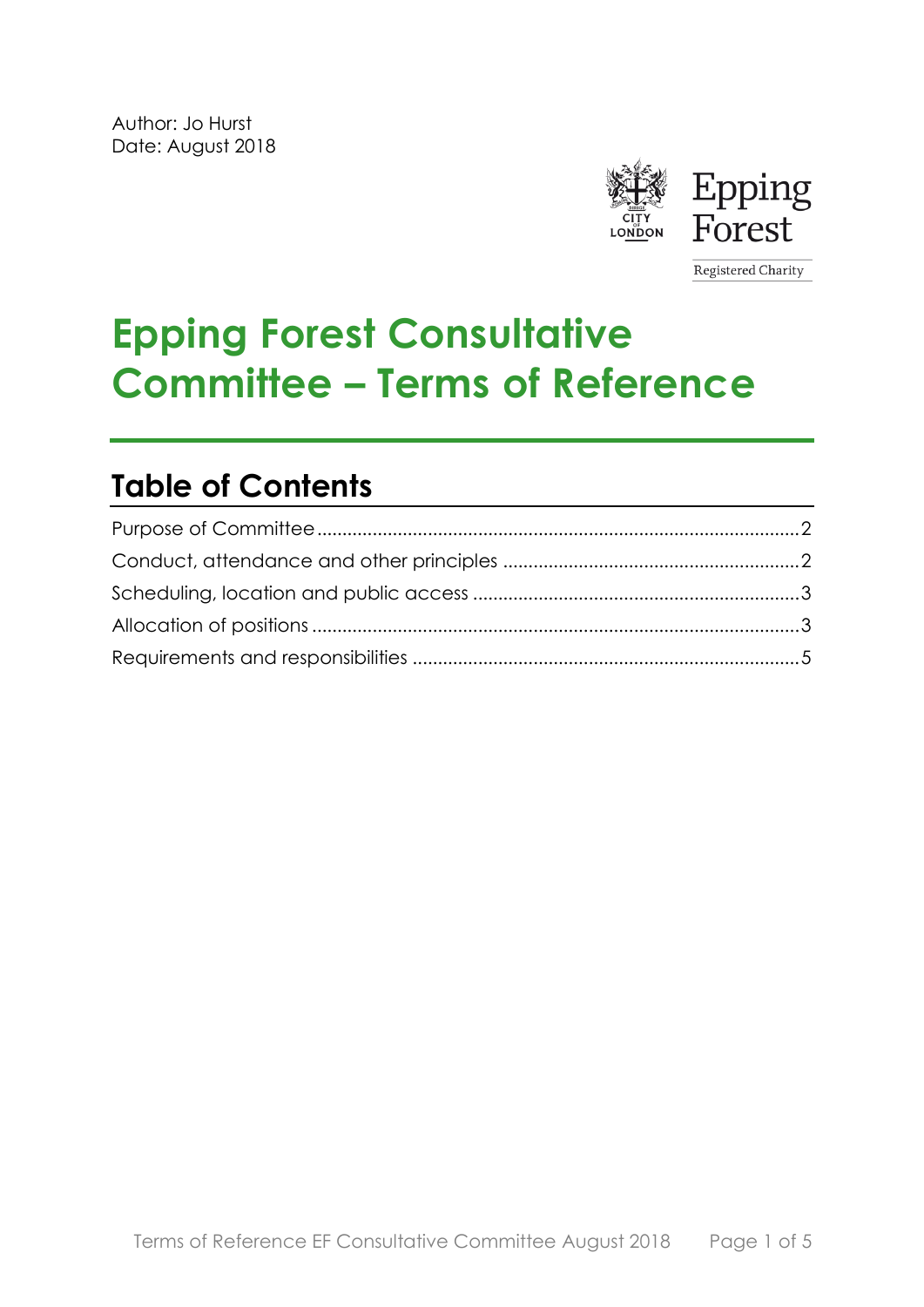### <span id="page-1-0"></span>**Purpose of Committee**

- 1. The Epping Forest Consultative Committee considers and discusses areas of current concern or debate at Epping Forest. It receives public reports prior to their consideration by Epping Forest and Commons Committee and provides advice or opinion on those matters.
- 2. Minutes of meetings and outcomes of the Consultative Committee's discussions are considered by the Epping Forest and Commons Committee in a public report to inform decision making. Likewise, most recent minutes of the Epping Forest and Commons Committee are to be reviewed by the Consultative Committee.
- 3. The EF Consultative Committee is not a formal decision-making body, but views will be noted in formal reports to the Epping Forest and Commons Committee.
- 4. Consultative Committee meetings are to be scheduled several weeks prior to Epping Forest and Commons Committee to consider papers and matters arising, with sufficient time scheduled for revisions to papers to be made for Epping Forest Committee, and minutes to be included in documentation.
- 5. If an Epping Forest and Commons Committee meeting is not immediately preceded by a Consultative Committee, then the papers for that meeting will be circulated to Consultative Committee members electronically, with comments received and circulated by Town Clerks.

#### <span id="page-1-1"></span>**Conduct, attendance and other principles**

- 6. The City of London Member's Code of Conduct 2018, associated guidance, declarations appendices and all subsequent revisions apply to Members of this Committee.
- 7. Should an attendee fail to attend 2 or more out of four consecutive meetings, their place may be forfeited. The Epping Forest and Commons Committee may choose to reallocate this space to an alternative interested organisation.
- 8. Although not a decision-making Committee, deliberations should be sufficiently well attended for advice to the Epping Forest and Commons Committee to be considered representative. For those reasons minimum attendance of four representatives of locally interested organisations is required.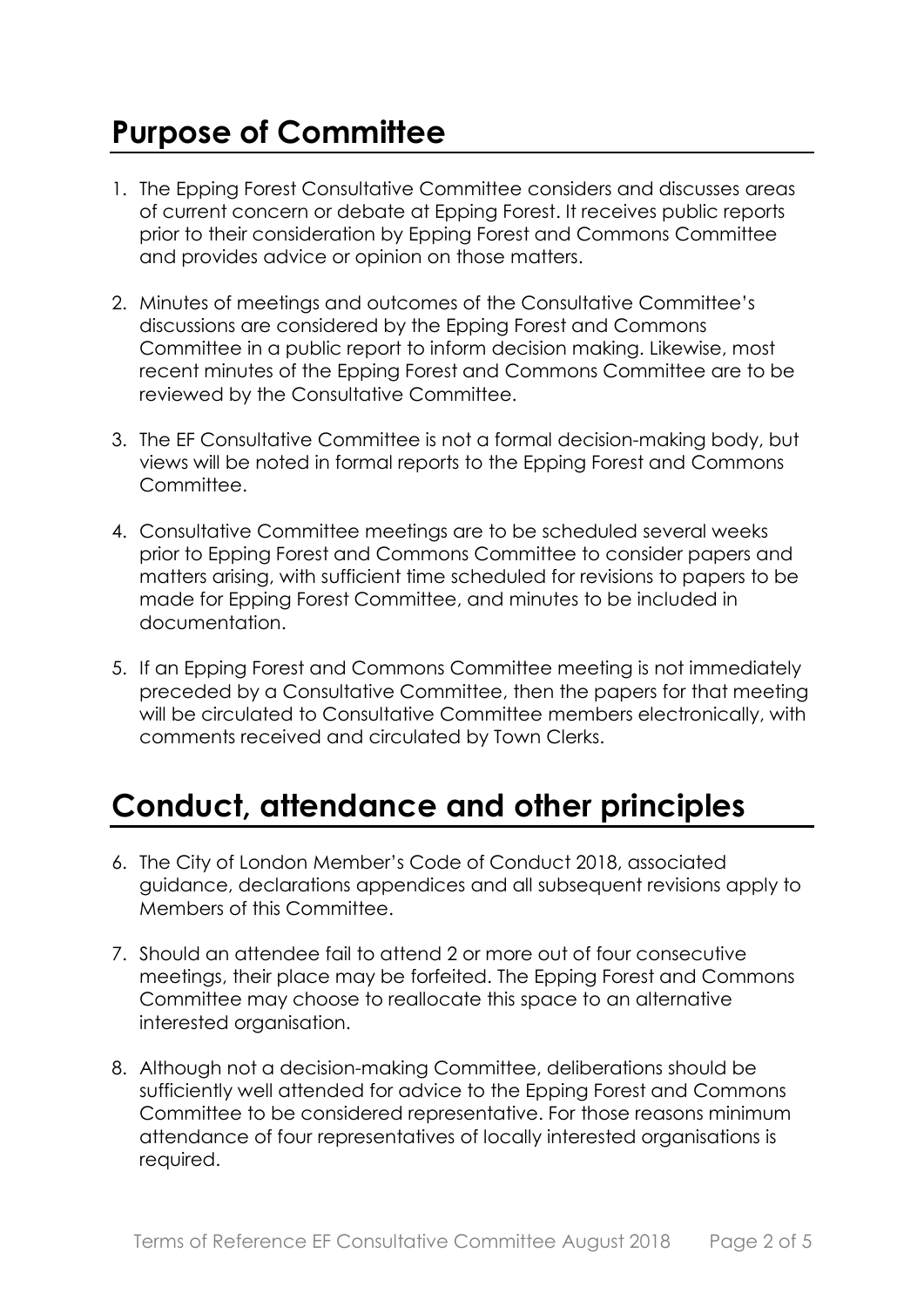9. Consultative Committee Members are representatives of their organisation, but Code of Conduct and other legal and administrative requirements apply to individuals. Every effort will be made to accommodate attendance by nominated proxy in unavoidable circumstances, but such substitutions may not always be possible and must not be considered routine.

#### <span id="page-2-0"></span>**Scheduling, location and public access**

- 10.Meetings are scheduled at Loughton (as far as is possible), as the geographic centre of Epping Forest. Alternative venues may be considered by agreement.
- 11.Meetings are on a weekday evening, avoiding school and public holidays.
- 12.There will be a minimum of three meetings a year thereafter.
- 13.Should a change of frequency or location, including peripatetic meetings be preferred by this forum, that request must be made to the Epping Forest and Commons Committee.
- 14.Meetings will be held in public (numbers subject to venue capacity). Public questions are at the discretion of the Chairman.

#### <span id="page-2-1"></span>**Allocation of positions**

- 15.The EF Consultative Committee has representation from Chairman, Deputy Chairman, Verderers and other members of the Epping Forest and Commons Committee where interested.
- 16.Meetings are Chaired by the Chairman of Epping Forest and Commons Committee or Deputy Chairman or other nominated official in their absence.
- 17.The Superintendent of Epping Forest and other City of London officers will attend as required.
- 18.The meetings are administered by a representative of City of London Town Clerks Department.
- 19.Attendants are nominated members of groups holding a specific interest in Epping Forest, either with large membership, a broad geographical spread across the Forest and with knowledge or interest in the themes of heritage; recreation/sport; conservation; general/informal use or voluntary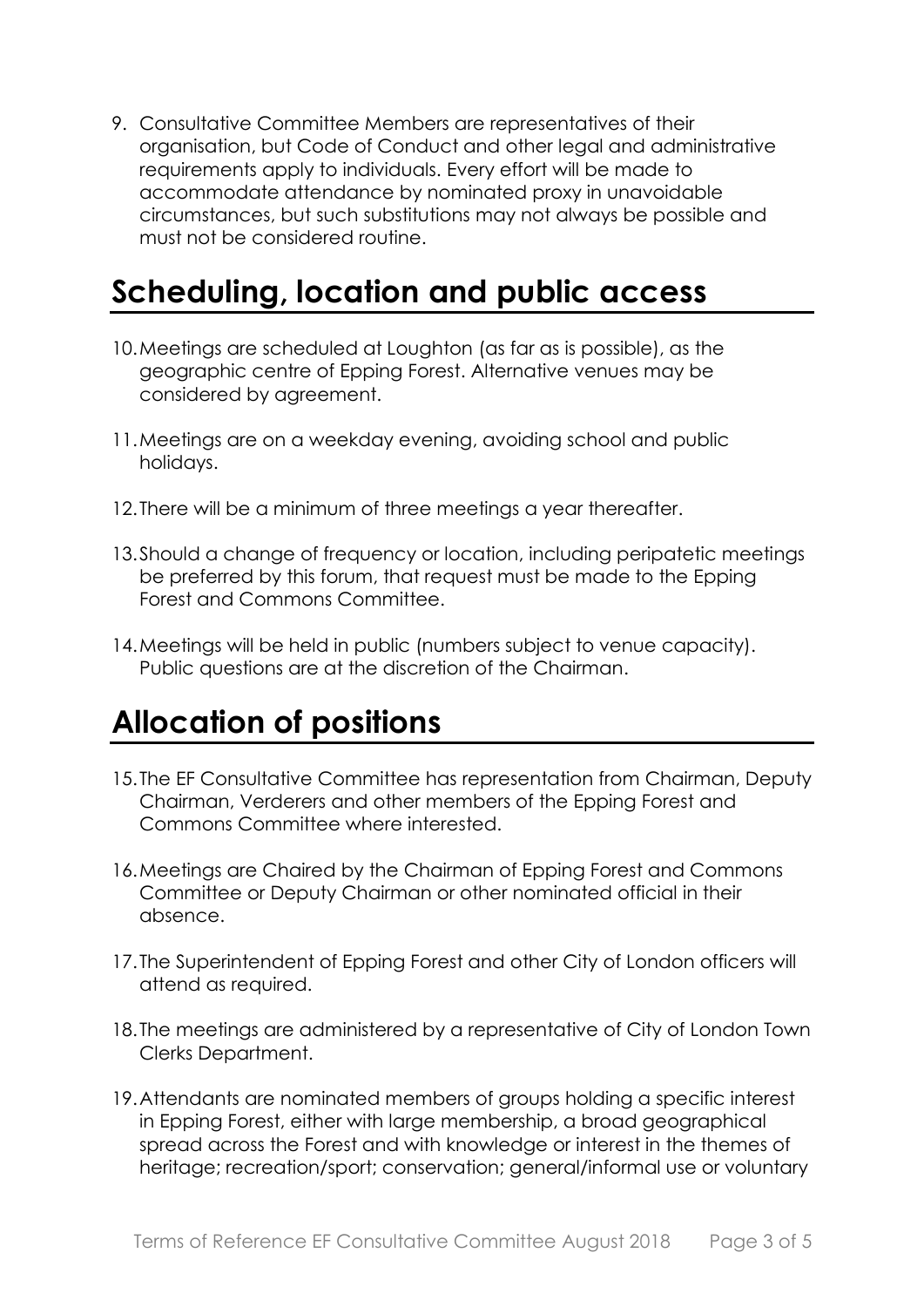and friends' groups.

- 20.Tenants, business partners or other organisations with commercial interest in Epping Forest (or wider City of London Open Spaces) are not invited to attend as other routes exist for such input.
- 21.Groups nominating a representative must be formal, constituted organisations.
- 22.Invitations to express interest and to nominate representatives are advertised through print media, social media, email and direct correspondence by City of London. Applications require details of how the nominating organisation meets the above criteria.
- 23.A balance of themes of interest is ideally met as follows:

| Conservation                                                                |   |
|-----------------------------------------------------------------------------|---|
| Conservation groups in Forest, or with wider remit                          |   |
| Friends/Voluntary                                                           |   |
| Formal working groups e.g. litter pickers groups, 'Friends of' etc.         |   |
| Heritage                                                                    |   |
| Historical societies, rural preservation etc.                               |   |
| Informal users                                                              | ⌒ |
| Schools, Youth groups, families associations, local forums and interest     |   |
| bodies                                                                      |   |
| Recreation                                                                  |   |
| Recreational user groups - e.g. walkers, riders, cyclists                   |   |
| Sports                                                                      |   |
| Formal organised sports on Forest e.g. Golf, Football, cricket running etc. |   |
|                                                                             |   |

- 24.Should more expressions of interest be received than can logistically be accommodated, selection will be made by members of the Epping Forest and Commons Committee by the following (not in order of importance):
	- Size of membership
	- Geographical area of interest (i.e. area of Forest covered)
	- Theme of interest
	- Record of attendance (once established)
- 25.Epping Forest and Commons Committee may appoint further members or co-opt representatives (for example subject matter experts) to attend where it deems appropriate.